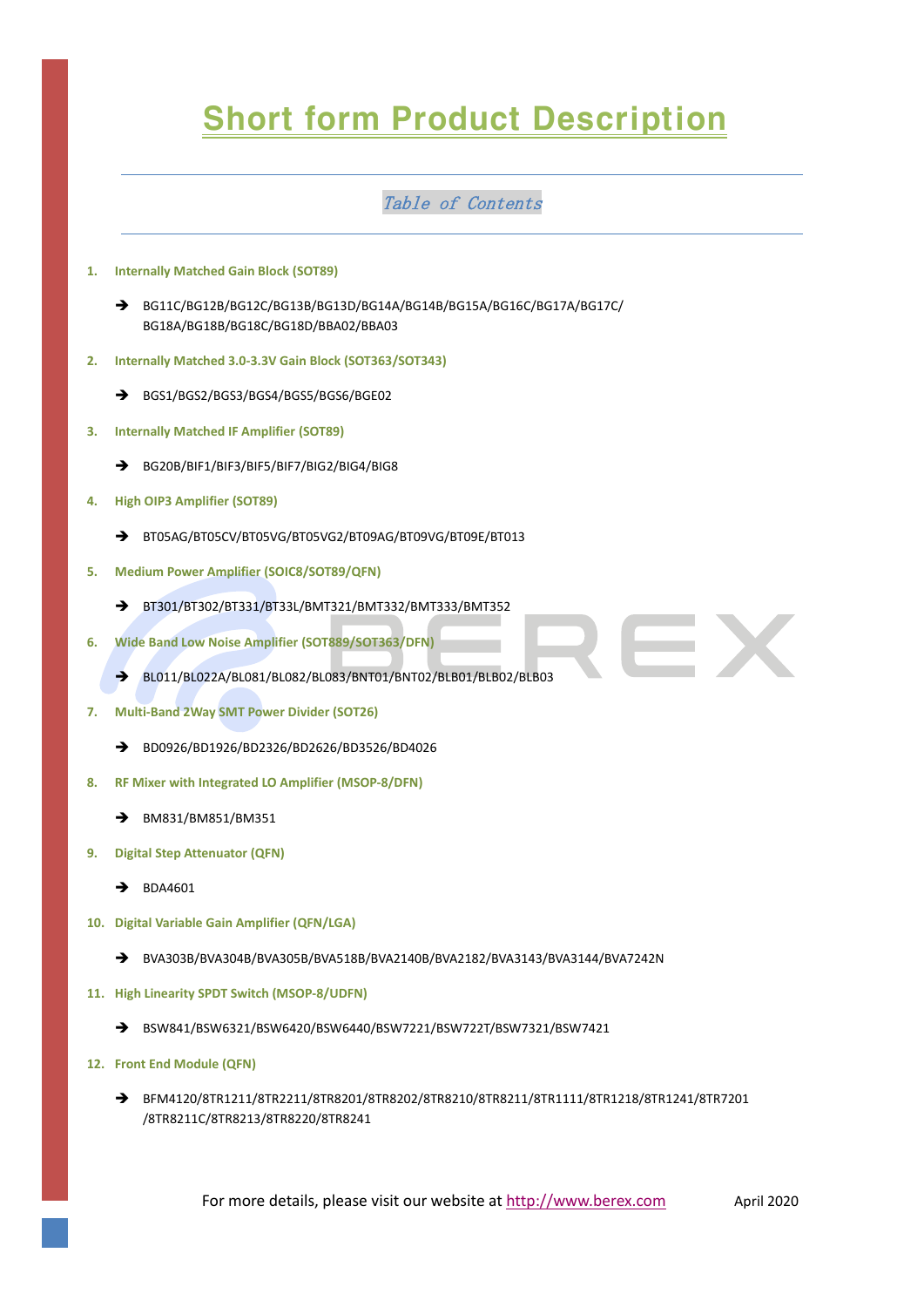| Part No.     | BW (MHz) | Freq.(MHz)   | Gs (dB)      | P1 (dBm)     | OIP3/tone (dBm) |      | NF (dB)    | Vc(V) | $lc$ (mA) | PKG   |
|--------------|----------|--------------|--------------|--------------|-----------------|------|------------|-------|-----------|-------|
|              |          | 70           | 22.8         | 15.9         | 29.9            |      | 4.3        |       |           |       |
|              | 50-4000  | 500<br>900   | 22.3<br>21.9 | 15.8<br>16.4 | 28.0<br>29.5    | 6dBm | 4.5<br>3.9 | 5.0   | 48        | SOT89 |
|              |          | 1900         | 20.8         | 17.3         | 30.0            |      | 4.0        |       |           |       |
|              |          | 2450         | 19.9         | 16.5         | 28.0            |      | 4.2        |       |           |       |
| <b>BG11C</b> |          | 70           | 22.3         | 13.0         | 25.6            |      | 4.1        |       |           |       |
|              |          | 500          | 21.8         | 12.9         | 23.0            |      | 4.4        |       |           |       |
|              | 50-4000  | 900<br>1900  | 21.5<br>20.5 | 13.0<br>14.3 | 24.0<br>26.0    | 6dBm | 3.8<br>3.9 | 4.5   | 35        | SOT89 |
|              |          | 2450         | 19.7         | 15.0         | 23.0            |      | $4.1\,$    |       |           |       |
|              |          | 70           | 18.6         | 20.1         | 36.5            |      | 2.8        |       |           |       |
|              |          | 500          | 17.5         | 20.6         | 38.0            |      | 3.0        |       |           |       |
|              | 50-4000  | 900<br>1900  | 17.1<br>15.0 | 20.9<br>20.0 | 37.0<br>34.5    | 5dBm | 2.9<br>3.1 | 5.0   | 77        | SOT89 |
|              |          | 2450         | 13.9         | 18.3         | 33.0            |      | 3.2        |       |           |       |
| <b>BG12B</b> |          | 70           | 18.5         | 18.0         | 35.0            |      | 2.6        |       |           |       |
|              |          | 500          | 17.4         | 18.3         | 34.5            |      | 2.9        |       |           |       |
|              | 50-4000  | 900<br>1900  | 17.0         | 18.5         | 34.0            | 5dBm | 2.8        | 4.5   | 58        | SOT89 |
|              |          | 2450         | 14.9<br>13.8 | 18.1<br>17.0 | 30.5<br>31.0    |      | 3.0<br>3.1 |       |           |       |
|              |          | 70           | 21.5         | 20.0         | 36.0            |      | 2.6        |       |           |       |
|              |          | 500          | 20.5         | 21.0         | 35.5            |      | 2.6        |       |           |       |
|              | 50-4000  | 900<br>1900  | 20.5         | 21.0         | 35.0            | 7dBm | 2.6        | 5.0   | 67        | SOT89 |
|              |          | 2450         | 18.5<br>17.5 | 20.0<br>18.0 | 33.0<br>31.0    |      | 2.7<br>2.8 |       |           |       |
| <b>BG12C</b> |          | 3500         | 16.1         | 15.5         | 27.2            |      | 2.8        |       |           |       |
|              |          | 70           | 21.0         | 18.0         | 31.0            |      | 2.5        |       |           |       |
|              | 50-4000  | 500<br>900   | 20.5         | 18.0         | 31.0            | 7dBm | 2.5        | 4.5   | 49        | SOT89 |
|              |          | 1900         | 20.2<br>18.5 | 17.5<br>17.5 | 30.5<br>30.5    |      | 2.5<br>2.5 |       |           |       |
|              |          | 2450         | 17.5         | 16.5         | 29.0            |      | 2.6        |       |           |       |
|              |          | 70           | 13.8         | 18.4         | 38.0            |      | 8.1        |       |           |       |
|              |          | 120          | 13.8         | 18.6         | 37.5            |      | 8.1        |       |           |       |
|              |          | 900          | 13.5         | 18.5         | 37.0            |      | 8.1        |       |           |       |
|              | 5-4000   | 1900         | 13.3         | 18.5         | 35.0            | 7dBm | 8.3        | 5.0   | 70        | SOT89 |
|              |          | 2140         | 13.0         | 18.5         | 35.0            |      | 8.3        |       |           |       |
|              |          | 2450         | 12.5         | 18.5         | 35.0            |      | 8.4        |       |           |       |
| <b>BG13B</b> |          | 3500         | 12.1         | 17.7         | 30.0            |      | 8.5        |       |           |       |
|              |          | 70           | 13.7         | 16.0         | 35.0            |      | 8.1        |       |           |       |
|              |          | 120          | 13.7         | 15.9         | 34.0            |      | 8.1        |       |           |       |
|              | 5-4000   | 900          | 13.4         | 15.8         | 32.0            | 7dBm | 8.1        | 4.5   | 58        | SOT89 |
|              |          | 1900         | 13.2         | 15.9         | 31.5            |      | 8.3        |       |           |       |
|              |          | 2140<br>2450 | 12.9<br>12.5 | 15.9         | 31.0            |      | 8.3<br>8.4 |       |           |       |
|              |          | 70           | 26.5         | 16.1<br>18.8 | 32.5<br>36.0    |      | 4.0        |       |           |       |
|              |          | 900          | 24.5         | 19.0         | 32.0            |      | $4.0$      |       |           |       |
|              |          | 1900         | 21.5         | 19.0         | 32.0            |      | 4.2        |       |           |       |
|              | 5-4000   | 2140         | 21.4         | 19.0         | 31.5            | 7dBm | 4.3        | 5.0   | 65        | SOT89 |
|              |          | 2450         | 20.0         | 19.0         | 31.5            |      | 4.5        |       |           |       |
| <b>BG13D</b> |          | 3500         | 18.0         | 17.6         | 29.5            |      | 5.3        |       |           |       |
|              |          | 70           | 24.8         | 14.4         | 26.0            |      | 4.0        |       |           |       |
|              |          | 900          | 23.1         | 14.1         | 23.0            |      | 4.0        |       |           |       |
|              | 5-4000   | 1900         | 20.6         | 13.8         | 23.5            | 7dBm | $4.2\,$    | 4.5   | 34        | SOT89 |
|              |          | 2140         | 20.5         | 13.8         | 23.0            |      | 4.3        |       |           |       |
|              |          | 2450         | 19.3         | 15.2         | 23.5            |      | 4.5        |       |           |       |
|              |          | 5            | 16.0         | 19.0         | 36.0            |      | 5.4        |       |           |       |
|              |          | 70           | 17.0         | 19.7         | 38.5            |      | 5.4        |       |           |       |
|              | 5-4000   | 900          | 16.7         | 19.7         | 37.5            | 9dBm | 5.5        | 5.0   | 85        | SOT89 |
|              |          | 1900         | 16.0         | 19.7         | 35.5            |      | $6.0\,$    |       |           |       |
| <b>BG14A</b> |          | 2450         | 15.4         | 19.7         | 34.5            |      | 6.3        |       |           |       |
|              |          | 3500<br>5    | 14.1<br>15.9 | 17.9<br>17.2 | 29.5<br>35.0    |      | 7.3<br>5.4 |       |           |       |
|              |          | 70           | 16.9         | 17.9         | 37.5            |      | 5.4        |       |           |       |
|              | 5-4000   | 900          | 16.5         | 17.4         | 33.5            | 9dBm | 5.5        | 4.5   | 69        | SOT89 |
|              |          | 1900         | 159          | 175          | 32.5            |      | 6.0        |       |           |       |
|              |          | 2450         | 15.3         | 17.3         | 32.5            |      | 6.3        |       |           |       |
|              |          | 70           | 17.3         | 19.5         | 37.0            |      | 5.0        |       |           |       |
|              |          | 120          | 17.7         | 19.5         | 37.0            |      | $5.0\,$    |       |           |       |
|              | 5-4000   | 900          | 17.0         | 19.5         | 36.5            | 9dBm | 5.0        | 5.0   | 75        | SOT89 |
|              |          | 1900         | 16.0         | 19.5         | 35.0            |      | 5.2        |       |           |       |
|              |          | 2450         | 15.2         | 19.5         | 33.5            |      | 5.5        |       |           |       |
| <b>BG14B</b> |          | 3500         | 14.3         | 17.6         | 29.0            |      | 7.0        |       |           |       |
|              |          | 70           | 16.6         | 17.2         | 33.0            |      | 4.8        |       |           |       |
|              |          | 120          | 17.0         | 17.2         | 33.0            |      | 4.9        |       |           |       |
|              | 5-4000   | 900          | 16.8         | 16.6         | 32.0            | 9dBm | 5.0        | 4.5   | 58        | SOT89 |
|              |          | 1900         | 15.8         | 16.7         | 31.5            |      | $5.0\,$    |       |           |       |
|              |          | 2450         | $15.1\,$     | 16.8         | 30.5            |      | 5.5        |       |           |       |
|              |          | 70           | 23.0         | 18.7         | 33.0            |      | 2.8        |       |           |       |
|              |          | 500<br>900   | 21.5<br>21.2 | 18.3<br>17.8 | 33.2<br>32.7    |      | 2.9<br>2.9 |       |           |       |
|              | 50-4000  | 1900         | 19.2         | 17.4         | 31.2            | 2dBm | 2.9        | 5.0   | 55        | SOT89 |
|              |          | 2140         | 18.7         | 17.1         | 30.5            |      | 2.9        |       |           |       |
|              |          | 2450         | 18.0         | 16.7         | 29.6            |      | 3.1        |       |           |       |
|              |          | 3500         | 16.6         | 15.3         | 28.0            |      | 3.3        |       |           |       |
| <b>BG15A</b> |          | 70           | 22.2         | 14.5         | 25.3            |      | 2.6        |       |           |       |
|              |          | 500          | 20.7         | 14.6         | 25.5            |      | 2.8        |       |           |       |
|              |          | 900          | 20.6         | 13.9         | 25.1            |      | 2.8        |       |           |       |
|              | 50-4000  | 1900         | 18.8         | 14.4         | 25.3            | 2dBm | 2.8        | 4.5   | 34        | SOT89 |
|              |          | 2140         | 18.3         | 14.5         | 25.2            |      | 2.8        |       |           |       |
|              |          | 2450         | 17.5         | 14.8         | 25.0            |      | $3.0\,$    |       |           |       |
|              |          | 3500         | 16.3         | 14.2         | 25.4            |      | 3.0        |       |           |       |

# **Internally Matched Gain Block Products**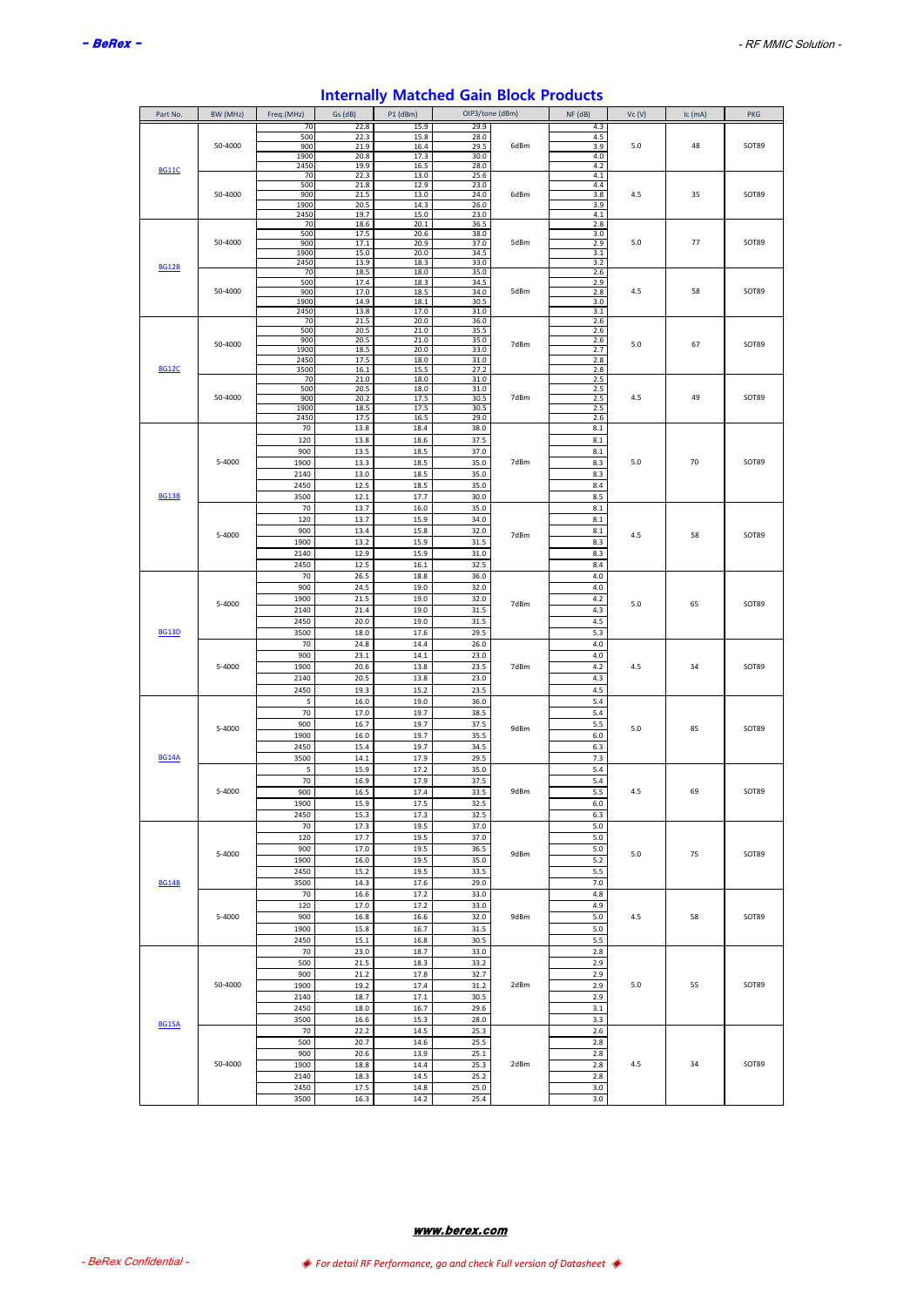| Part No.     | BW (MHz) | Freq.(MHz)     | Gs (dB)          | P1 (dBm)     |              | OIP3/tone (dBm) | NF (dB)        | Vc(V) | Ic (mA) | PKG   |
|--------------|----------|----------------|------------------|--------------|--------------|-----------------|----------------|-------|---------|-------|
|              |          | 70             | 20.2             | 17.8         | 31.0         |                 | 4.5            |       |         |       |
|              |          | 120            | 18.9             | 17.3         | 31.0         |                 | 4.5            |       |         |       |
|              | 5-4000   | 900            | 17.0             | 16.1         | 28.5         | 3dBm            | 4.5            | 5.0   | 40      | SOT89 |
|              |          | 1900           | 16.0             | 15.2         | 27.0         |                 | 4.6            |       |         |       |
|              |          | 2140           | 15.7             | 15.5         | 28.0         |                 | 4.6            |       |         |       |
| <b>BG16C</b> |          | 2450<br>70     | 15.3<br>19.4     | 15.0<br>13.3 | 27.5<br>23.5 |                 | 4.7<br>4.5     |       |         |       |
|              |          | 120            | 18.1             | 12.8         | 23.5         |                 | 4.5            |       |         |       |
|              |          | 900            | 16.3             | 11.8         | 22.0         |                 | 4.6            |       |         |       |
|              | 5-4000   | 1900           | 15.4             | 12.0         | 20.0         | 3dBm            | 4.5            | 4.5   | 29      | SOT89 |
|              |          | 2140           | 15.2             | 12.2         | 22.0         |                 | 4.6            |       |         |       |
|              |          | 2450           | 14.8             | 13.0         | 22.0         |                 | 4.7            |       |         |       |
|              |          | 70             | 21.0             | 18.3         | 37.0         |                 | 4.7            |       |         |       |
|              |          | 120            | 20.3             | 18.9         | 37.0         |                 | 4.7            |       |         |       |
|              |          | 900            | 18.8             | 19.2         | 35.0         |                 | 4.8            |       |         |       |
|              | 5-4000   | 1900           | 17.0             | 19.2         | 33.0         | 5dBm            | 4.9            | 5.0   | 65      | SOT89 |
|              |          | 2140<br>2450   | 16.8<br>16.2     | 19.0<br>18.0 | 32.5<br>31.0 |                 | 4.9<br>4.9     |       |         |       |
| <b>BG17A</b> |          | 3500           | 14.8             | 16.1         | 28.6         |                 | 5.5            |       |         |       |
|              |          | 70             | 20.6             | 15.0         | 31.0         |                 | 4.7            |       |         |       |
|              |          | 120            | 19.9             | 15.6         | 31.0         |                 | 4.7            |       |         |       |
|              |          | 900            | 18.5             | 15.3         | 29.0         |                 | 4.8            |       |         |       |
|              | 5-4000   | 1900           | 16.7             | 16.1         | 29.0         | 5dBm            | 4.9            | 4.5   | 45      | SOT89 |
|              |          | 2140           | 16.5             | 15.9         | 28.5         |                 | 4.9            |       |         |       |
|              |          | 2450           | 16.0             | 17.0         | 27.5         |                 | 4.9            |       |         |       |
|              |          | 70             | 20.4             | 17.8         | 34.0         |                 | 3.8            |       |         |       |
|              |          | 120            | 19.3             | 18.5         | 33.5         |                 | 3.8            |       |         |       |
|              | 5-4000   | 900            | 17.8             | 17.5         | 31.0         | 2dBm            | 3.9            | 5.0   | 55      | SOT89 |
|              |          | 1900           | 16.4             | 17.0         | 30.0         |                 | 4.0            |       |         |       |
| <b>BG17C</b> |          | 2450<br>$70\,$ | 15.6<br>19.5     | 16.1         | 29.0         |                 | $4.0$          |       |         |       |
|              |          | 120            | 18.6             | 13.6<br>14.3 | 27.5<br>27.0 |                 | 3.8<br>3.8     |       |         |       |
|              | 5-4000   | 900            | 17.4             | 14.3         | 24.5         | 2dBm            | 3.9            | 4.5   | 37      | SOT89 |
|              |          | 1900           | 15.9             | 13.7         | 24.5         |                 | 4.0            |       |         |       |
|              |          | 2450           | 15.3             | 12.7         | 24.0         |                 | 4.0            |       |         |       |
|              |          | 70             | 17.5             | 18.0         | 36.0         |                 | $4.2\,$        |       |         |       |
|              |          | 500            | 16.0             | 18.7         | 37.5         |                 | 4.2            |       |         |       |
|              | 50-4000  | 900            | 15.5             | 19.1         | 36.0         | 7dBm            | $4.2\,$        | 5.0   | 70      | SOT89 |
|              |          | 1900           | 15.0             | 18.9         | 32.5         |                 | 4.2            |       |         |       |
|              |          | 2100           | 14.7             | 18.7         | 31.5         |                 | 4.2            |       |         |       |
| <b>BG18A</b> |          | 2450           | 14.3             | 17.8         | 30.5         |                 | 4.4            |       |         |       |
|              |          | 70<br>500      | 17.3<br>15.9     | 16.9<br>16.4 | 33.5<br>33.0 |                 | 4.2<br>4.2     |       |         |       |
|              |          | 900            | 15.4             | 16.8         | 32.5         |                 | 4.2            |       |         |       |
|              | 50-4000  | 1900           | 14.9             | 17.1         | 30.5         | 7dBm            | $4.2\,$        | 4.5   | 57      | SOT89 |
|              |          | 2100           | 14.6             | 17.4         | 30.5         |                 | 4.2            |       |         |       |
|              |          | 2450           | 14.2             | 16.2         | 29.0         |                 | 4.4            |       |         |       |
|              |          | 70             | 22.0             | 18.0         | 35.0         |                 | 3.6            |       |         |       |
|              |          | 500            | 20.7             | 18.8         | 35.0         |                 | 3.6            |       |         |       |
|              |          | 900            | 20.3             | 19.0         | 34.0         |                 | 3.4            |       |         |       |
|              | 50-4000  | 1900           | 18.5             | 18.9         | 31.5         | 7dBm            | 3.2            | 5.0   | 72      | SOT89 |
|              |          | 2100           | 18.3             | 18.6         | 31.0         |                 | 3.4            |       |         |       |
| <b>BG18B</b> |          | 2450<br>3500   | 17.5<br>$15.1\,$ | 17.8<br>15.8 | 30.5<br>27.0 |                 | 3.4<br>4.6     |       |         |       |
|              |          | 70             | 21.7             | 14.1         | 31.5         |                 | 3.6            |       |         |       |
|              |          | 500            | 20.5             | 16.8         | 32.0         |                 | 3.6            |       |         |       |
|              |          | 900            | 20.1             | 16.5         | 30.5         |                 | 3.4            |       |         |       |
|              | 50-4000  | 1900           | 18.4             | 16.2         | 29.5         | 7dBm            | 3.2            | 4.5   | 53      | SOT89 |
|              |          | 2100           | 18.1             | 16.8         | 30.5         |                 | 3.4            |       |         |       |
|              |          | 2450           | 17.4             | 15.7         | 29.0         |                 | 3.4            |       |         |       |
|              |          | 70             | 23.5             | 19.0         | 35.0         |                 | 3.8            |       |         |       |
|              |          | 500            | 22.4             | 20.0         | 36.0         |                 | 3.8            |       |         |       |
|              | 50-4000  | 900            | 22.2             | 20.1         | 35.5         | 7dBm            | 3.6            | 5.0   | 73      | SOT89 |
|              |          | 1900<br>2100   | 20.9<br>20.6     | 18.8<br>18.3 | 32.5<br>31.5 |                 | 3.7<br>3.7     |       |         |       |
|              |          | 2450           | 19.9             | 17.3         | 32.0         |                 | 3.9            |       |         |       |
| <b>BG18C</b> |          | 70             | 23.1             | 17.3         | 32.0         |                 | 3.8            |       |         |       |
|              |          | 500            | 22.2             | 17.2         | 32.0         |                 | 3.8            |       |         |       |
|              | 50-4000  | 900            | 21.9             | 16.7         | 31.0         | 7dBm            | 3.6            | 4.5   | 52      | SOT89 |
|              |          | 1900           | 20.7             | 16.8         | 30.0         |                 | 3.7            |       |         |       |
|              |          | 2100           | 20.5             | 17.2         | 29.5         |                 | 3.7            |       |         |       |
|              |          | 2450           | 19.8             | 15.4         | 29.0         |                 | 3.9            |       |         |       |
|              |          | 500            | 24.3             | 19.5         | 36.0         |                 | $4.2\,$        |       |         |       |
| <b>BG18D</b> | 50-4000  | 900            | 24.1<br>22.2     | 19.5         | 35.0<br>32.0 | 7dBm            | $4.2\,$<br>4.3 | 5.0   | 83      | SOT89 |
|              |          | 1900<br>2450   | 20.8             | 19.0<br>17.3 | 30.5         |                 | 4.5            |       |         |       |
|              |          | 70             | 17.2             | 22.6         | 36.5         |                 | $2.8\,$        |       |         |       |
|              |          | 900            | 16.6             | 23.1         | 38.0         |                 | 2.4            |       |         |       |
| <b>BBA02</b> | 40-6000  | 2140           | 15.6             | 23.2         | 35.0         | 5dBm            | 2.9            | 5.0   | 90      | SOT89 |
|              |          | 3500<br>5800   | 14.5<br>13.5     | 21.2<br>17.2 | 33.0<br>28.5 |                 | 3.2<br>$5.2$   |       |         |       |
|              |          | 100            | 15.0             | 20.5         | 42.0         |                 | 1.9            |       |         |       |
|              |          | 900            | 14.7             | 20.5         | 39.7         |                 | 1.9            |       |         |       |
| <b>BBA03</b> | 30-6000  | 2140           | 14.7             | 20.0         | 37.5         | 5dBm            | 2.1            | 5.0   | 100     | SOT89 |
|              |          | 2650<br>3500   | 14.5<br>14.0     | 19.0<br>18.0 | 36.5<br>35.0 |                 | 2.1<br>2.3     |       |         |       |
|              |          |                |                  |              |              |                 |                |       |         |       |

# **Internally Matched Gain Block Products**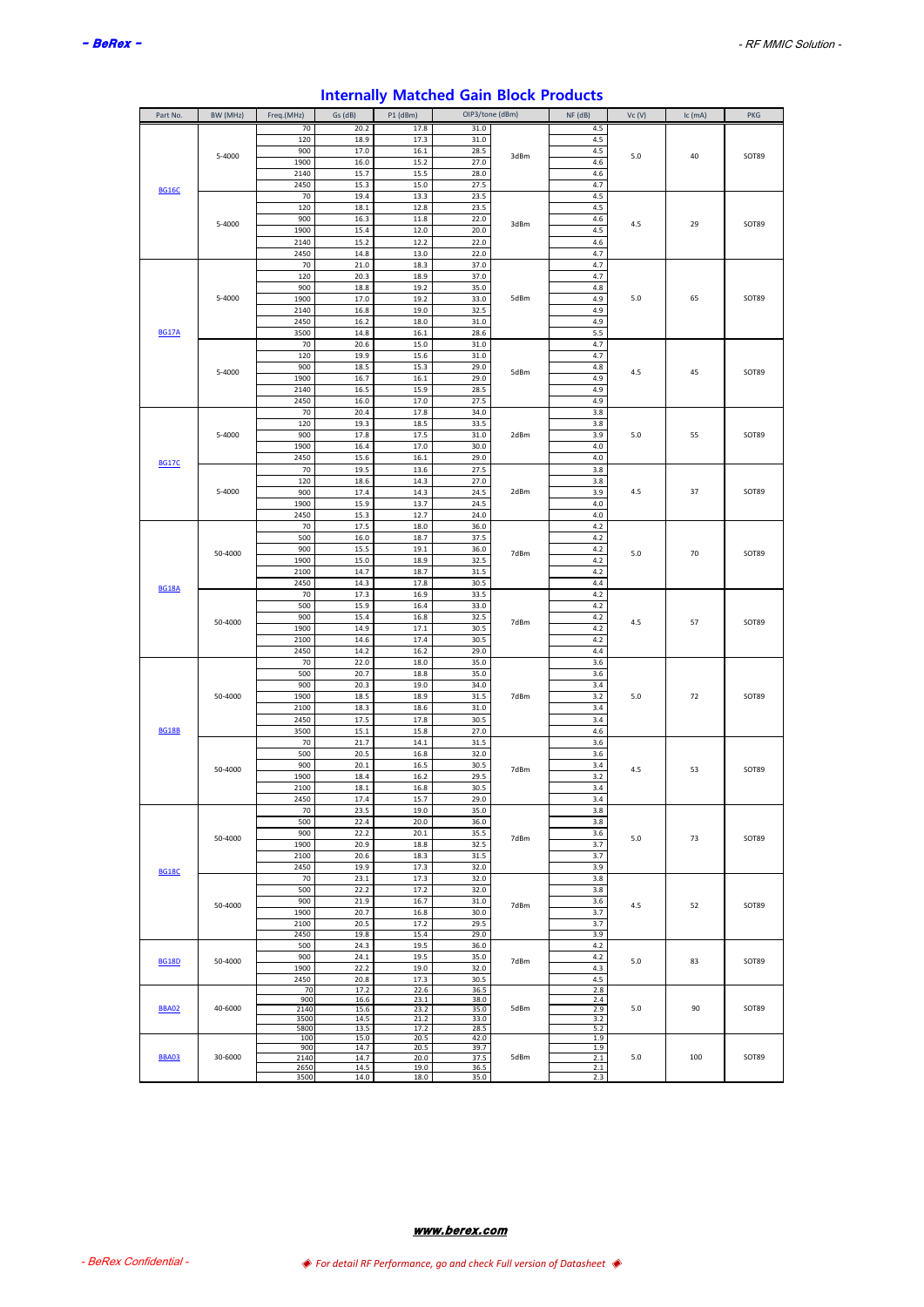| Part No.         | BW (MHz)  | Freq.(MHz) | Gs (dB) | P1 (dBm) | OIP3/tone (dBm) |       | $NF$ ( $dB$ ) | VC (V) | Ic (mA) | <b>PKG</b> |
|------------------|-----------|------------|---------|----------|-----------------|-------|---------------|--------|---------|------------|
|                  |           | 50         | 24.0    | 15.6     | 28.0            |       | 3.0           |        |         |            |
|                  |           | 70         |         |          |                 |       |               |        |         |            |
|                  |           |            | 23.6    | 15.9     | 27.5            |       | 3.0           |        |         |            |
|                  |           | 900        | 22.2    | 16.7     | 26.0            |       | 2.9           |        |         |            |
|                  | 50-4000   | 1900       | 19.2    | 14.9     | 25.4            | 0dBm  | 3.0           | 3.2    | 27      | SOT363     |
|                  |           | 2140       | 18.6    | 13.2     | 24.7            |       | 3.0           |        |         |            |
|                  |           | 2450       | 17.3    | 12.6     | 24.0            |       | 3.3           |        |         |            |
| BGS1             |           | 3500       | 14.9    | 9.9      | 19.2            |       | 3.0           |        |         |            |
|                  |           | 50         | 22.1    | 14.7     | 20.4            |       | 3.0           |        |         |            |
|                  |           | 70         | 21.8    | 15.0     | 21.0            |       | 3.0           |        |         |            |
|                  | 50-4000   | 900        | 20.9    | 16.6     | 23.5            | 0dBm  | 2.9           | 3.0    | 20      | SOT363     |
|                  |           | 1900       | 18.3    | 15.1     | 24.4            |       | 3.0           |        |         |            |
|                  |           | 2140       | 17.7    | 13.3     | 24.5            |       | 3.0           |        |         |            |
|                  |           | 2450       | 16.7    | 12.9     | 24.7            |       | 3.3           |        |         |            |
|                  |           | 50         | 26.8    | 15.4     | 28.5            |       | 2.7           |        |         |            |
|                  |           | 70         | 26.5    | 15.6     | 28.0            |       | 2.7           |        |         |            |
|                  |           | 900        | 23.6    | 13.4     | 25.5            |       | 2.3           |        |         |            |
|                  | 50-4000   | 1900       | 19.8    | 12.8     | 24.5            | 0dBm  | 2.2           | 3.0    | 34      | SOT363     |
|                  |           | 2140       | 19.0    | 11.2     | 23.0            |       | 2.2           |        |         |            |
|                  |           | 2450       | 18.1    | 10.8     | 22.5            |       | 2.3           |        |         |            |
| BGS <sub>2</sub> |           | 3500       | 15.0    | 8.7      | 19.2            |       | 2.7           |        |         |            |
|                  |           | 50         | 27.6    | 17.4     | 32.0            |       | 2.7           |        |         |            |
|                  |           | 70         | 27.3    | 18.0     | 30.0            |       | 2.7           |        |         |            |
|                  |           |            |         |          |                 |       |               |        |         |            |
|                  | 50-4000   | 900        | 23.9    | 15.0     | 27.0            | 0dBm  | 2.3           | 3.3    | 54      | SOT363     |
|                  |           | 1900       | 20.0    | 13.6     | 26.2            |       | 2.2           |        |         |            |
|                  |           | 2140       | 19.3    | 12.3     | 24.5            |       | 2.2           |        |         |            |
|                  |           | 2450       | 18.4    | 11.7     | 23.1            |       | 2.3           |        |         |            |
|                  |           | 30         | 28.8    | 16.0     | 30.0            |       | 1.9           |        |         |            |
|                  |           | 70         | 28.0    | 16.7     | 30.5            |       | 1.8           |        |         |            |
|                  |           | 900        | 25.4    | 17.4     | 30.5            |       | 1.7           |        |         |            |
|                  | 30-4000   | 1900       | 21.6    | 16.9     | 30.5            | 0dBm  | 1.8           | 3.0    | 55      | SOT363     |
|                  |           | 2140       | 20.8    | 16.0     | 29.0            |       | 1.9           |        |         |            |
|                  |           | 2450       | 20.0    | 16.0     | 28.5            |       | 1.9           |        |         |            |
|                  |           | 2650       | 19.5    | 15.9     | 28.5            |       | 2.0           |        |         |            |
| BGS3             |           | 3500       | 18.0    | 14.5     | 27.2            |       | 2.0           |        |         |            |
|                  |           | 30         | 27.9    | 14.2     | 26.6            |       | 1.8           |        |         |            |
|                  |           | 70         | 27.1    | 14.7     | 27.9            |       | 1.6           |        |         |            |
|                  |           | 900        | 24.7    | 14.8     | 26.4            |       | 1.6           |        |         |            |
|                  | 30-4000   | 1900       | 21.1    | 15.2     | 26.7            | 0dBm  | 1.7           | 2.7    | 34      | SOT363     |
|                  |           |            |         |          |                 |       |               |        |         |            |
|                  |           | 2140       | 20.5    | 14.5     | 26.3            |       | 1.8           |        |         |            |
|                  |           | 2450       | 19.6    | 14.8     | 26.5            |       | 1.8           |        |         |            |
|                  |           | 2650       | 19.1    | 15.2     | 27.1            |       | 1.9           |        |         |            |
|                  |           | 70         | 24.7    | 20.4     | 31.0            |       | 2.2           |        |         |            |
|                  |           | 500        | 22.0    | 20.3     | 28.0            |       | 2.6           |        |         |            |
|                  |           | 900        | 19.7    | 19.9     | 28.0            |       | 2.1           |        |         |            |
| BGS4             | 50~4000   | 1900       | 14.2    | 18.8     | 30.0            | -3dBm | 2.1           | 3.3    | 26      | SOT363     |
|                  |           | 2140       | 13.2    | 19.0     | 29.5            |       | 2.2           |        |         |            |
|                  |           | 2650       | 11.1    | 19.0     | 30.0            |       | 2.3           |        |         |            |
|                  |           | 3500       | 10.3    | 18.9     | 30.8            |       | 2.6           |        |         |            |
|                  |           | 40         | 19.0    | 15.0     | 32.5            |       | 2.2           |        |         |            |
|                  |           | 70         | 17.3    | 15.5     | 32.5            |       | 2.2           |        |         |            |
|                  |           | 900        | 16.5    | 16.2     | 31.5            |       | 2.5           |        |         |            |
|                  |           | 1900       | 15.0    | 15.4     | 28.5            |       | 2.7           |        |         |            |
|                  | 40-4000   | 2140       | 14.6    | 15.0     | 28.0            | 0dBm  | 2.8           | 3.0    | 52      | SOT363     |
|                  |           | 2450       | 14.1    | 14.4     | 27.0            |       | 2.9           |        |         |            |
|                  |           | 2650       | 13.8    | 14.5     | 27.0            |       | $3.0\,$       |        |         |            |
| <b>BGS5</b>      |           | 3500       | 13.3    | 13.7     | 24.6            |       | 2.7           |        |         |            |
|                  |           | 40         | 18.7    | 13.4     | 29.5            |       | 2.1           |        |         |            |
|                  |           | 70         | 18.0    | 13.8     | 29.4            |       | 2.2           |        |         |            |
|                  |           |            |         |          |                 |       |               |        |         |            |
|                  | 40-4000   | 900        | 16.7    | 13.7     | 27.7            | 0dBm  | 2.4           | 2.7    | 39      | SOT363     |
|                  |           | 1900       | 14.9    | 13.3     | 26.1            |       | 2.6           |        |         |            |
|                  |           | 2140       | 14.6    | 12.8     | 25.4            |       | 2.7           |        |         |            |
|                  |           | 2450       | 14.1    | 12.8     | 24.8            |       | 2.8           |        |         |            |
|                  |           | 2650       | 13.7    | 13.1     | 25.0            |       | 2.8           |        |         |            |
|                  |           | 400        | 23.3    | 16.5     | 26.0            |       | 3.0           |        |         |            |
|                  |           | 900        | 21.8    | 17.0     | 26.0            |       | 2.9           |        |         |            |
| BGS6             | 50-4000   | 1900       | 18.0    | 14.0     | 26.0            | 0dBm  | 3.0           | 3.3    | 27      | SOT343     |
|                  |           | 2450       | 16.2    | 12.5     | 24.0            |       | 3.3           |        |         |            |
|                  |           | 2650       | 15.6    | 12.0     | 23.0            |       | 3.5           |        |         |            |
|                  |           | 70         | 21.1    | 18.8     | 35.1            |       | $1.4\,$       |        |         |            |
|                  |           | 900        | 20.0    | 18.7     | 34.6            |       | 1.3           |        |         |            |
| <b>BGE02</b>     | 30-4000   | 1900       | 19.5    | 17.8     | 34.4            | 0dBm  | $1.5\,$       | 3.3    | 69      | SOT363     |
|                  |           | 2650       | 17.9    | 17.5     | 33.3            |       | 1.5           |        |         |            |
|                  |           | 3500       | 17.2    | 17.7     | 34.5            |       | 1.5           |        |         |            |
|                  |           | 1900       | 15.5    | 22.0     | 37.0            |       | 1.60          |        |         |            |
|                  |           | 2140       | 14.5    | 22.0     | 37.0            | 5dBm  | 1.70          | 4.4    | 68      |            |
|                  |           | 2650       | 13.0    | 22.0     | 36.0            |       | 1.80          |        |         |            |
| <b>BNT01</b>     | 1500-3000 | 1900       | 15.0    | 19.5     | 35.5            |       | 1.60          |        |         | SOT89      |
|                  |           | 2140       | 14.0    | 20.0     | 36.0            | 3dBm  | 1.60          | 3.3    | 47      |            |
|                  |           | 2650       | 12.5    | 20.0     | 35.0            |       | 1.70          |        |         |            |

# **Internally Matched 3.0-3.3V Gain Block Products**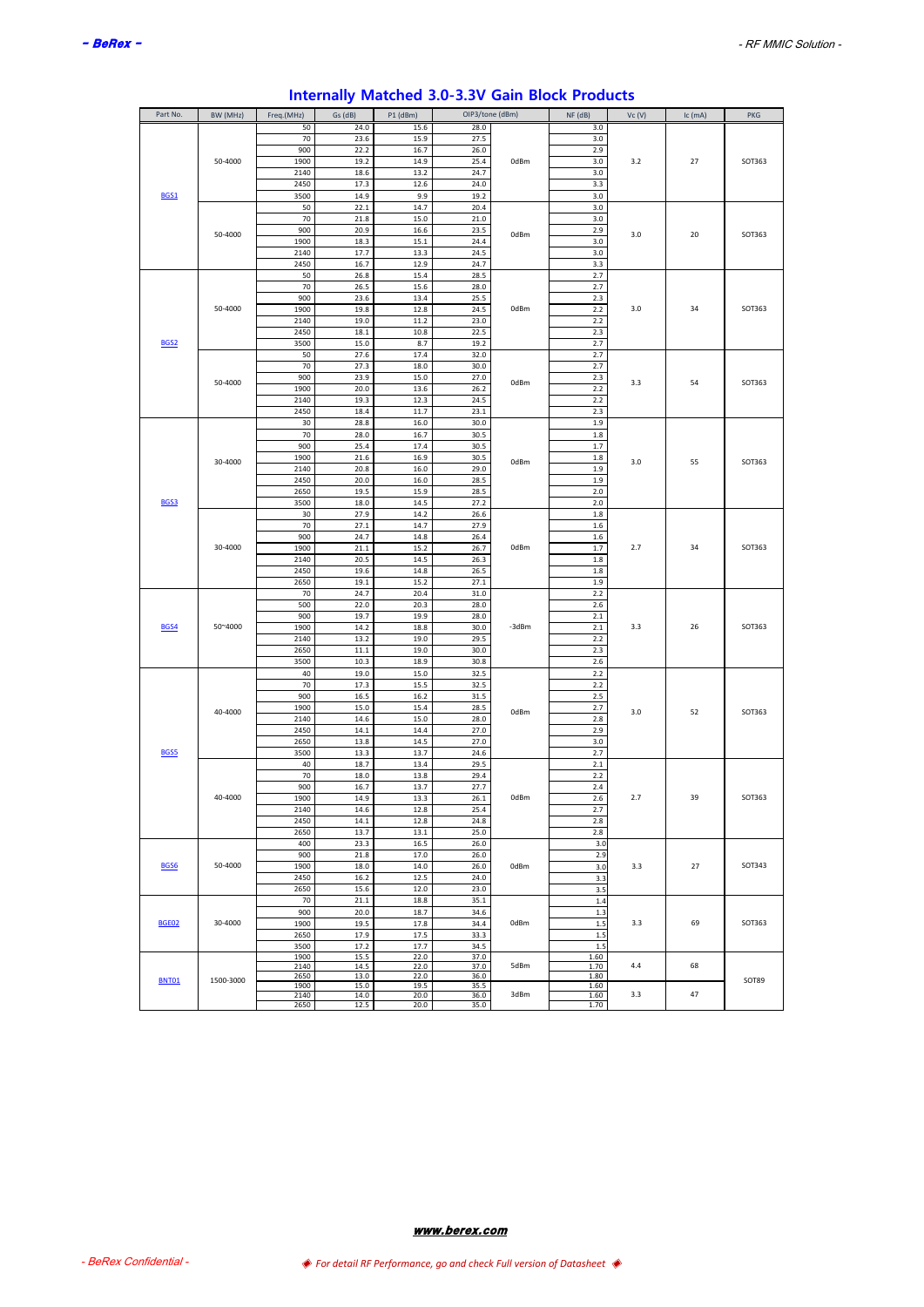| Part No.     | BW (MHz) | Freq.(MHz) | Gs (dB)      | $P1$ (dBm)   | OIP3/tone (dBm) |       | NF (dB)    | Vc(V) | Ic (mA) | PKG   |
|--------------|----------|------------|--------------|--------------|-----------------|-------|------------|-------|---------|-------|
|              |          | 70         | 22.0         | 21.0         | 41.0            |       | 4.6        |       |         |       |
|              | 5-800    | 140        | 21.9         | 21.0         | 39.5            | 13dBm | 4.7        | 5.0   | 105     | SOT89 |
|              |          | 250        | 21.7         | 21.0         | 38.5            |       | 4.7        |       |         |       |
| <b>BG20B</b> |          | 500        | 21.0         | 21.0         | 36.0            |       | 4.8        |       |         |       |
|              |          | 70         | 21.8         | 19.8         | 34.0            |       | 4.6        |       |         |       |
|              | 5-800    | 140        | 21.8         | 19.3         | 37.0            | 13dBm | 4.7        | 4.5   | 79      | SOT89 |
|              |          | 250        | 21.6         | 19.2         | 35.5            |       | 4.7        |       |         |       |
|              |          | 500        | 20.9         | 19.6         | 33.5            |       | 4.8        |       |         |       |
|              |          | 70         | 15.2         | 20.0         | 44.0            |       | 4.2        |       |         |       |
|              |          | 140        | 15.2         | 20.8         | 42.0            |       | 4.3        |       |         |       |
|              | 50-800   | 250        | 15.1         | 20.9         | 40.5            | 10dBm | 4.3        | 5.0   | 105     | SOT89 |
|              |          | 500        | 15.0         | 21.0         | 40.0            |       | 4.4        |       |         |       |
| BIF1         |          | 800        | 15.0         | 20.7         | 37.5            |       | 4.5        |       |         |       |
|              |          | 70<br>140  | 15.1         | 18.6         | 42.4<br>42.0    |       | 4.2        |       |         |       |
|              | 50-800   |            | 15.1         | 19.3         |                 | 10dBm | 4.3        | 4.5   | 79      | SOT89 |
|              |          | 250<br>500 | 15.0<br>14.9 | 19.4<br>19.3 | 38.0<br>38.0    |       | 4.3<br>4.4 |       |         |       |
|              |          | 800        | 14.9         | 19.4         | 36.0            |       | 4.5        |       |         |       |
|              |          | 70         | 20.3         | 23.5         | 43.0            |       | 5.1        |       |         |       |
|              |          | 140        | 20.2         | 24.5         | 41.5            |       | 5.2        |       |         |       |
|              | 50-800   | 250        | 19.9         | 24.5         | 40.5            | 8dBm  | 5.2        | 5.0   | 85      | SOT89 |
|              |          | 500        | 19.0         | 24.2         | 40.5            |       | 5.3        |       |         |       |
|              |          | 800        | 17.9         | 24.0         | 39.5            |       | 5.3        |       |         |       |
| BIF3         |          | 70         | 20.2         | 22.1         | 34.5            |       | 5.1        |       |         |       |
|              |          | 140        | 20.2         | 23.0         | 37.5            |       | 5.2        |       |         |       |
|              | 50-800   | 250        | 19.8         | 23.1         | 34.5            | 8dBm  | $5.2$      | 4.5   | 54      | SOT89 |
|              |          | 500        | 18.7         | 22.6         | 35.5            |       | 5.3        |       |         |       |
|              |          | 800        | 17.5         | 22.2         | 34.5            |       | 5.3        |       |         |       |
|              |          | 70         | 17.5         | 20.5         | 43.0            |       | 4.0        |       |         |       |
|              | 50-1200  | 140        | 17.5         | 20.5         | 42.5            | 10dBm | 4.1        | 5.0   | 107     | SOT89 |
|              |          | 250        | 17.5         | 20.5         | 41.0            |       | 4.2        |       |         |       |
| BIF5         |          | 500        | 17.5         | 21.0         | 40.0            |       | 4.3        |       |         |       |
|              |          | 70         | 17.4         | 19.2         | 40.0            |       | $4.0\,$    |       |         |       |
|              | 50-1200  | 140        | 17.4         | 19.0         | 41.0            | 10dBm | 4.1        | 4.5   | 85      | SOT89 |
|              |          | 250        | 17.5         | 19.2         | 38.5            |       | 4.2        |       |         |       |
|              |          | 500        | 17.4         | 19.4         | 36.5            |       | 4.3        |       |         |       |
|              |          | 70         | 27.0         | 21.0         | 40.0            |       | 2.9        |       |         |       |
|              | 50-1200  | 140        | 27.0         | 21.5         | 38.5            | 10dBm | 2.9        | 5.0   | 95      | SOT89 |
|              |          | 250        | 26.5         | 21.5         | 38.0            |       | 3.0        |       |         |       |
| <b>BIF7</b>  |          | 500        | 25.5         | 21.0         | 36.0            |       | 3.0        |       |         |       |
|              |          | 70         | 26.7         | 18.8         | 34.5            |       | 2.9        |       |         |       |
|              | 50-1200  | 140<br>250 | 26.6<br>26.2 | 19.2<br>19.5 | 34.0<br>33.0    | 10dBm | 2.9<br>3.0 | 4.5   | 67      | SOT89 |
|              |          | 500        | 25.1         | 19.6         | 31.5            |       | 3.0        |       |         |       |
|              |          | 70         | 15.6         | 20.3         | 40.0            |       | 3.3        |       |         |       |
|              |          | 140        | 15.8         | 20.7         | 41.5            |       | 3.3        |       |         |       |
|              | 50-600   | 200        | 15.9         | 20.9         | 40.1            | 8dBm  | 3.3        | 5.0   | 83      | SOT89 |
| <b>BIG2</b>  |          | 500        | 15.9         | 20.0         | 38.2            |       | 3.2        |       |         |       |
|              |          | 70<br>140  | 15.6<br>15.7 | 18.6<br>18.8 | 38.0<br>38.5    |       | 3.2        |       |         |       |
|              | 50-600   | 200        | 15.8         | 18.9         | 37.5            | 8dBm  | 3.2<br>3.1 | 4.5   | 68      | SOT89 |
|              |          | 500        | 15.8         | 18.6         | 35.5            |       | 3.1        |       |         |       |
|              |          | 70         | 20.9         | 21.0         | 40.0            |       | 2.7        |       |         |       |
|              | 50-600   | 140        | 20.6         | 20.5         | 40.5            | 8dBm  | 2.9        | 5.0   | 85      | SOT89 |
|              |          | 200<br>500 | 20.2<br>19.5 | 20.5<br>20.0 | 40.5<br>40.5    |       | 3.0<br>3.1 |       |         |       |
| BIG4         |          | 70         | 20.8         | 19.3         | 38.9            |       | 2.6        |       |         |       |
|              | 50-600   | 140        | 20.4         | 19.1         | 39.0            | 8dBm  | 2.8        | 4.5   | 69      | SOT89 |
|              |          | 200        | 20.0         | 18.9         | 39.0            |       | 2.9        |       |         |       |
|              |          | 500        | 19.2         | 18.8         | 39.0            |       | 3.0        |       |         |       |
|              |          | 70<br>140  | 27.0<br>27.0 | 20.5<br>21.0 | 40.5<br>40.0    |       | 2.7<br>2.9 |       |         |       |
|              | 50-600   | 200        | 27.0         | 21.0         | 39.0            | 8dBm  | 3.0        | 5.0   | 94      | SOT89 |
| <b>BIG8</b>  |          | 500        | 26.0         | 20.5         | 38.5            |       | 3.1        |       |         |       |
|              |          | 70         | 26.7         | 19.1         | 34.8            |       | 2.8        |       |         |       |
|              | 50-600   | 140        | 26.7         | 19.2         | 34.9            | 8dBm  | 2.8        | 4.5   | 66      | SOT89 |
|              |          | 200<br>500 | 26.5<br>25.7 | 19.1<br>18.4 | 33.7<br>32.5    |       | 2.8<br>2.9 |       |         |       |
|              |          |            |              |              |                 |       |            |       |         |       |

# **Internally Matched IF Amp. Products**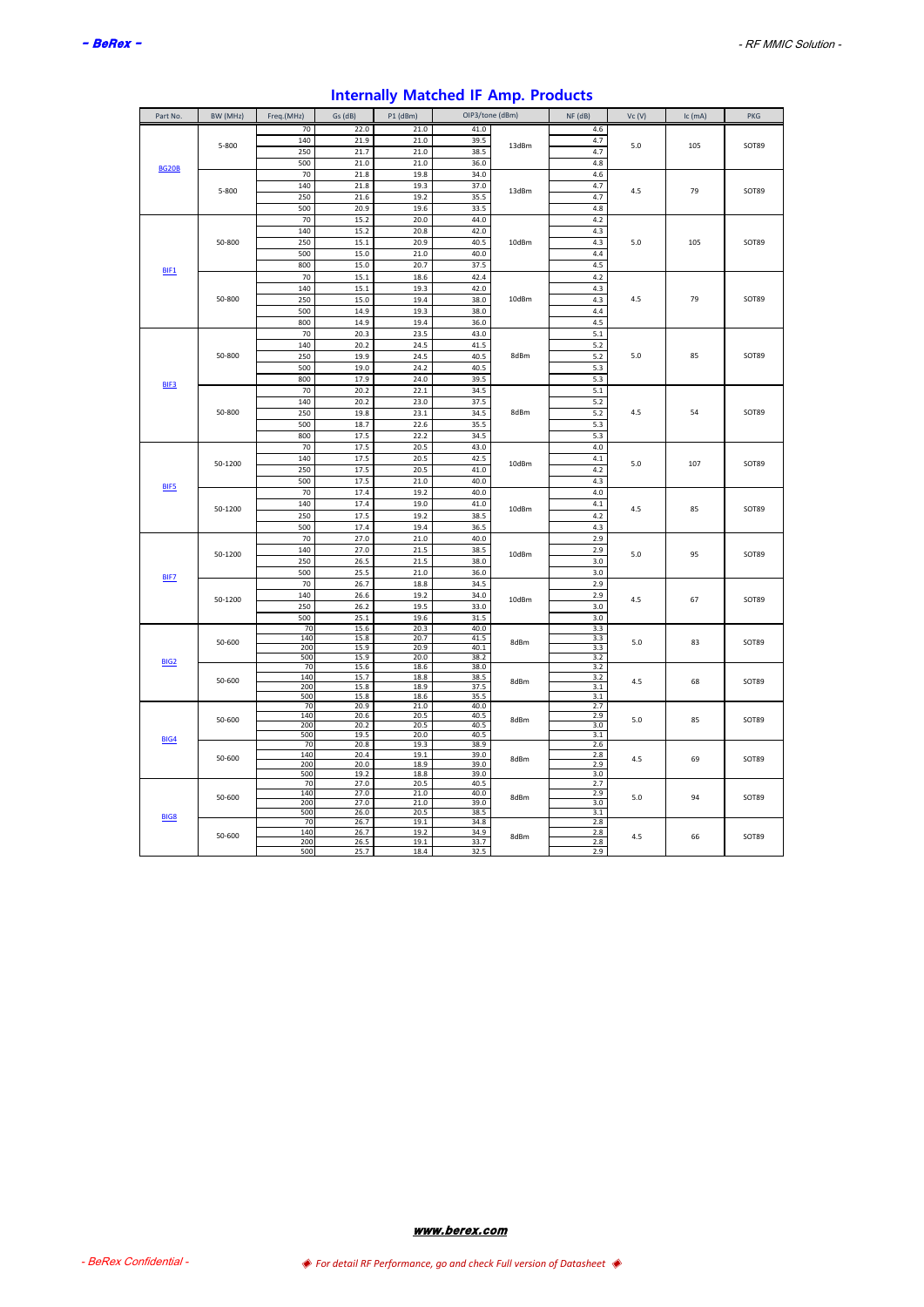| Part No.       | BW (MHz)    | Freq. (MHz) | Gs (dB) | $P1$ (dBm) | OIP3/tone (dBm) |       | $NF$ ( $dB$ ) | Vc(V) | Ic (mA) | <b>PKG</b> |
|----------------|-------------|-------------|---------|------------|-----------------|-------|---------------|-------|---------|------------|
|                |             | 70          | 24.5    | 23.0       | 38.0            |       | 4.6           |       |         |            |
| BT05AG         | 5-4000      | 900         | 20.8    | 22.4       | 37.0            | 10dBm | 4.5           | 5.0   | 85      | SOT89      |
|                |             | 1900        | 16.3    | 22.5       | 40.0            |       | 4.4           |       |         |            |
|                |             | 2450        | 14.3    | 23.0       | 37.5            |       | 4.3           |       |         |            |
|                |             | 70          | 23.4    | 24.2       | 39.5            |       | 4.6           |       |         |            |
|                |             | 900         | 21.5    | 23.9       | 43.5            |       | 4.4           |       |         |            |
| <b>BT05CV</b>  | 5-4000      | 1900        | 17.5    | 23.6       | 42.0            | 9dBm  | 4.2           | 5.0   | 85      | SOT89      |
|                |             | 2450        | 15.0    | 24.1       | 40.5            |       | 4.3           |       |         |            |
|                |             | 3500        | 12.3    | 23.1       | 40.0            |       | 5.4           |       |         |            |
|                |             | 1900        | 18.0    | 22.5       | 39.0            |       | 4.6           |       |         |            |
| <b>BT05VG</b>  | 1500-4000   | 2100        | 16.5    | 22.5       | 39.0            | 10dBm | 5.0           | 5.0   | 85      | SOT89      |
|                |             | 2450        | 15.0    | 23.5       | 39.0            |       | 4.6           |       |         |            |
|                |             | 1900        | 19.0    | 22.7       | 40.5            |       | 3.9           |       |         |            |
| <b>BT05VG2</b> | 1500-4000   | 2100        | 18.0    | 22.0       | 38.0            | 11dBm | 4.0           | 5.0   | 85      | SOT89      |
|                |             | 2450        | 16.5    | 23.2       | 38.0            |       | 4.2           |       |         |            |
|                |             | 70          | 25.0    | 24.5       | 39.0            |       | 3.7           |       |         |            |
|                |             | 170         | 25.0    | 25.5       | 40.0            |       | 3.8           |       |         |            |
|                |             | 240         | 24.8    | 25.0       | 40.0            |       | 3.9           |       |         |            |
| BT09AG         | 5-4000      | 500         | 23.0    | 24.5       | 41.5            | 14dBm | 3.8           | 5.0   | 160     | SOT89      |
|                |             | 900         | 20.0    | 24.5       | 42.0            |       | 4.2           |       |         |            |
|                |             | 1900        | 14.5    | 24.2       | 42.0            |       | 4.2           |       |         |            |
|                |             | 2450        | 12.5    | 26.0       | 42.0            |       | 4.3           |       |         |            |
|                |             | 900         | 21.5    | 24.5       | 39.0            |       | 3.7           |       |         |            |
| BT09VG         | 5-4000      | 1900        | 15.5    | 25.5       | 41.0            | 13dBm | 4.0           | 5.0   | 160     | SOT89      |
|                |             | 2450        | 13.5    | 27.0       | 41.5            |       | 4.7           |       |         |            |
|                |             | 900         | 22.8    | 25.8       | 40.5            |       | 4.3           |       |         |            |
|                |             | 1900        | 18.7    | 25.2       | 37.0            |       | 4.4           |       |         |            |
| BT09E          | 500-4000MHz | 2140        | 17.7    | 25.2       | 37.0            | 10dBm | 4.5           | 5.0   | 85      | SOT89      |
|                |             | 2650        | 16.1    | 25.1       | 36.5            |       | 4.7           |       |         |            |
|                |             | 3500        | 13.7    | 24.9       | 36.5            |       | 5.1           |       |         |            |
|                |             | 1900        | 15.0    | 27.5       | 45.0            |       | 6.8           |       |         |            |
| <b>BT013</b>   | 1500-4000   | 2140        | 14.0    | 27.2       | 45.0            | 13dBm | 6.8           | 5.0   | 135     | SOT89      |
|                |             | 2400        | 13.2    | 27.0       | 43.0            |       | 6.8           |       |         |            |

# **High OIP3 Products**

# 13.2 27.0 43.0 6.8 **Medium Power Amplifier**

| Part No.      | BW (MHz)  | Freq. (MHz) | Gs (dB) | $P1$ (dBm) | OIP3/tone (dBm) |       | $NF$ (dB) | Vc(V) | Ic (mA) | <b>PKG</b> |
|---------------|-----------|-------------|---------|------------|-----------------|-------|-----------|-------|---------|------------|
|               |           | 900         | 18.5    | 29.5       | 49.0            |       | 8.5       |       |         |            |
|               |           | 1900        | 12.5    | 30.3       | 49.0            |       | 8.6       |       |         |            |
| <b>BT301</b>  | 500-4000  | 2100        | 11.5    | 30.3       | 47.0            | 16dBm | 7.5       | 5.0   | 350     | SOIC8      |
|               |           | 2400        | 10.5    | 30.3       | 49.0            |       | 7.5       |       |         |            |
|               |           | 3500        | 7.6     | 27.9       | 42.5            |       | 7.3       |       |         |            |
|               |           | 915         | 22.0    | 29.6       | 43.0            |       | 4.1       |       |         |            |
|               |           | 2140        | 17.0    | 29.2       | 41.8            |       | 4.2       |       |         |            |
| <b>BT302</b>  | 500-4000  | 2400        | 16.0    | 29.5       | 42.1            | 16dBm | 4.2       | 5.0   | 215     | SOT89      |
|               |           | 2600        | 15.3    | 29.5       | 41.3            |       | 4.2       |       |         |            |
|               |           | 3500        | 13.2    | 29.2       | 40.8            |       | 4.3       |       |         |            |
|               |           | 900         | 19.8    | 32.0       | 49.0            |       | 4.8       |       |         |            |
|               |           | 1900        | 14.0    | 33.2       | 52.0            |       | 5.0       |       |         |            |
| <b>BT331</b>  | 700~2700  | 2140        | 13.2    | 32.6       | 52.0            | 20dBm | 5.0       | 5.0   | 410     | SOIC8      |
|               |           | 2600        | 12.1    | 31.2       | 47.0            |       | 5.4       |       |         |            |
|               |           | 3500        | 10.7    | 29.5       | 45.8            |       | 6.2       |       |         |            |
|               |           | 200         | 25.7    | 31.8       | 42.8            |       | 8.6       |       |         |            |
| BT33L         | 200-1000  | 540         | 23.4    | 32.4       | 47.3            | 20dBm | 6.5       | 5.0   | 410     | <b>QFN</b> |
|               |           | 700         | 22.0    | 33.0       | 48.4            |       | 6.8       |       |         |            |
|               |           | 900         | 21.3    | 32.7       | 47.6            |       | 6.8       |       |         |            |
|               |           | 1700        | 27.8    | 32.4       | 50.0            |       | 5.8       |       |         |            |
|               |           | 1800        | 27.4    | 32.4       | 50.0            |       | 5.3       |       |         |            |
| <b>BMT321</b> | 1500-2800 | 1900        | 27.0    | 32.5       | 50.0            | 17dBm | 5.0       | 5.0   | 381     | OFN        |
|               |           | 2140        | 25.3    | 32.4       | 50.0            |       | 5.2       |       |         |            |
|               |           | 2650        | 22.3    | 31.4       | 50.0            |       | 5.0       |       |         |            |
|               |           | 850         | 33.7    | 33.8       | 50.0            |       | 6.9       |       |         |            |
|               |           | 1750        | 28.0    | 33.5       | 49.0            |       | $6.0\,$   |       |         |            |
| <b>BMT332</b> | 700~2400  | 1850        | 27.3    | 33.3       | 48.0            | 23dBm | $6.0\,$   | 5.0   | 680     | QFN        |
|               |           | 1960        | 26.7    | 33.1       | 48.0            |       | 5.6       |       |         |            |
|               |           | 2140        | 26.0    | 33.1       | 47.0            |       | 5.5       |       |         |            |
|               |           | 2350        | 24.0    | 33.1       | 48.0            |       | 5.4       |       |         |            |
|               |           | 1800        | 29.7    | 32.9       | 45.1            |       | 5.9       |       |         |            |
|               | 1800~2700 | 2350        | 27.4    | 34.1       | 50.0            | 23dBm | 5.3       | 5.0   | 550     | <b>QFN</b> |
| <b>BMT333</b> |           | 2550        | 26.2    | 33.3       | 48.3            |       | 5.0       |       |         |            |
|               |           | 2650        | 25.5    | 33.5       | 48.2            |       | 5.1       |       |         |            |
|               |           | 3400        | 20.8    | 31.4       | 47.0            |       | 5.1       |       |         |            |
|               |           | 3500        | 20.7    | 31.5       | 45.0            |       | 5.1       |       |         |            |
| <b>BMT352</b> | 3000-4000 | 3600        | 20.6    | 31.8       | 47.0            | 17dBm | 5.2       | 5.0   | 356     | OFN        |
|               |           | 3700        | 20.5    | 31.7       | 45.0            |       | 5.5       |       |         |            |
|               |           | 3800        | 20.5    | 31.4       | 41.5            |       | 5.8       |       |         |            |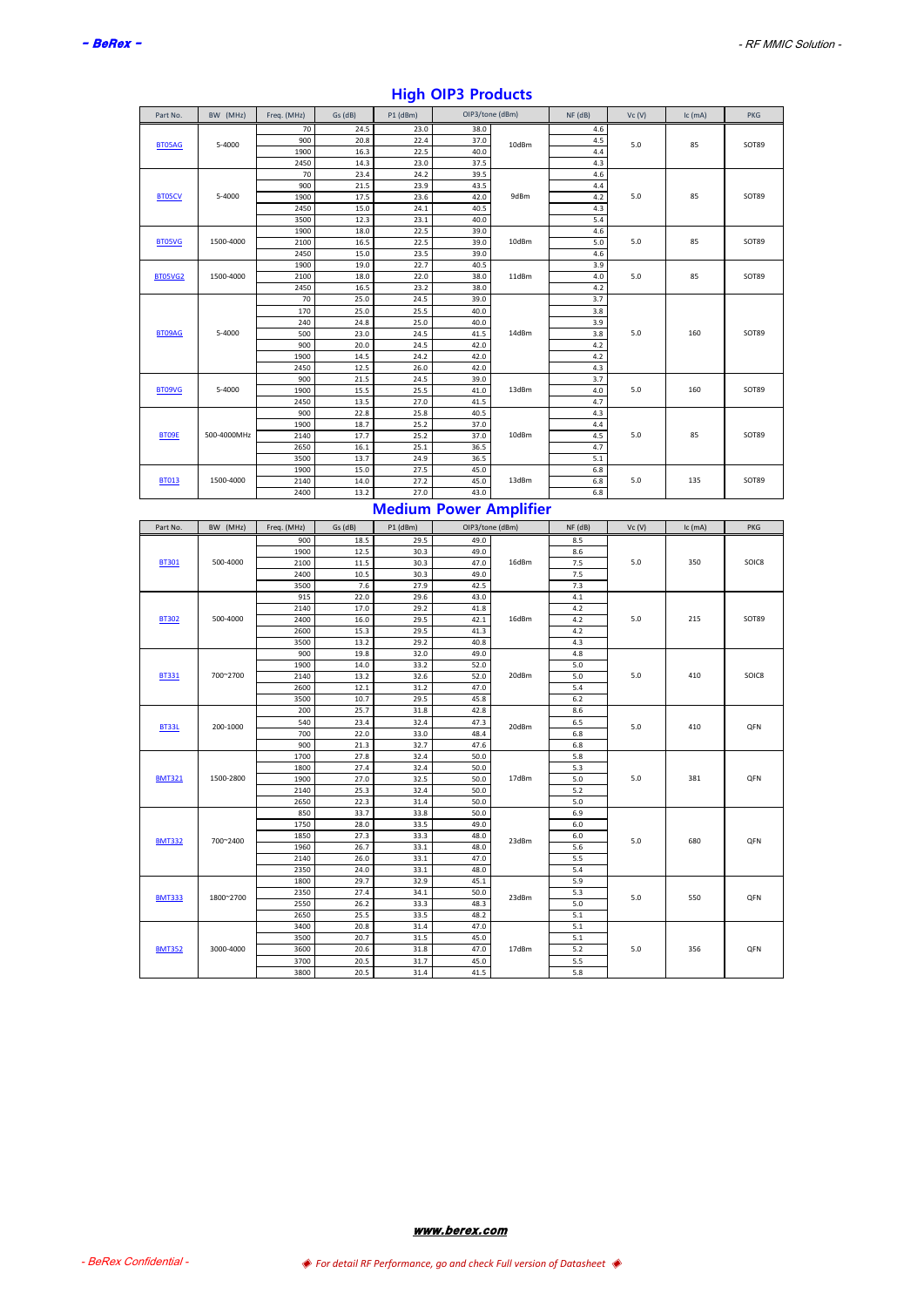| Part No.      | BW (MHz)  | Freq.(MHz) | Gs (dB) | P1 (dBm) |      | OIP3/tone (dBm) | NF (dB) | Vd(V) | $Id$ (mA) | <b>PKG</b> |
|---------------|-----------|------------|---------|----------|------|-----------------|---------|-------|-----------|------------|
|               |           | 900        | 22.0    | 20.5     | 33.5 |                 | 0.91    |       |           |            |
| <b>BL011</b>  | 5-4000    | 1900       | 17.0    | 20.5     | 36.0 | 5dBm            | 1.13    | 5.0   | 75        | SOT89      |
|               |           | 2140       | 16.5    | 20.5     | 35.5 |                 | 1.17    |       |           |            |
|               |           | 2450       | 15.5    | 20.0     | 38.0 |                 | 1.30    |       |           |            |
|               |           | 70         | 26.0    | 20.3     | 39.5 |                 | 1.60    |       |           |            |
|               |           | 900        | 23.0    | 22.0     | 36.5 |                 | 1.35    |       |           |            |
| <b>BLO22A</b> | 50-3000   | 1900       | 19.0    | 22.0     | 35.5 | 5dBm            | 1.50    | 5.0   | 70        | SOT89      |
|               |           | 2140       | 18.5    | 22.0     | 35.0 |                 | 1.55    |       |           |            |
|               |           | 2650       | 17.5    | 22.0     | 34.0 |                 | 1.80    |       |           |            |
|               |           | 900        | 20.5    | 17.5     | 28.5 |                 | 0.95    |       |           |            |
|               |           | 1900       | 17.0    | 17.5     | 30.0 |                 | 1.13    |       |           |            |
| <b>BL081</b>  | 5-4000    | 2140       | 16.0    | 17.5     | 30.0 | 5dBm            | 1.15    | 5.0   | 27        | SOT89      |
|               |           | 2450       | 15.5    | 17.5     | 30.0 |                 | 1.25    |       |           |            |
|               |           | 3500       | 13.4    | 18.5     | 31.1 |                 | 1.40    |       |           |            |
|               |           | 900        | 20.9    | 18.8     | 28.0 |                 | 0.88    |       |           |            |
|               |           | 1900       | 17.1    | 19.2     | 30.3 |                 | 1.00    |       |           |            |
| <b>BL082</b>  | 5-4000    | 2140       | 16.2    | 19.5     | 30.6 | 5dBm            | 1.08    | 5.0   | 27        | SOT363     |
|               |           | 2350       | 15.6    | 19.3     | 31.6 |                 | 1.14    |       |           |            |
|               |           | 2650       | 14.6    | 19.0     | 31.4 |                 | 1.14    |       |           |            |
|               |           | 3500       | 12.5    | 18.6     | 29.9 |                 | 1.30    |       |           |            |
|               |           | 900        | 20.4    | 17.9     | 30.0 |                 | 0.78    |       |           |            |
|               |           | 1850       | 15.6    | 17.7     | 31.5 |                 | 0.78    |       |           |            |
| <b>BL083</b>  | 50-4000   | 2140       | 14.3    | 17.7     | 31.5 | 0dBm            | 0.95    | 3.0   | 42        | SOT363     |
|               |           | 2650       | 13.1    | 17.4     | 32.5 |                 | 0.95    |       |           |            |
|               |           | 3500       | 10.6    | 17.6     | 32.2 |                 | 1.16    |       |           |            |
|               |           | 1900       | 15.5    | 22.0     | 37.0 |                 | 1.60    |       |           |            |
| <b>BNT01</b>  | 1500-3000 | 2140       | 14.5    | 22.0     | 37.0 | 5dBm            | 1.70    | 4.4   | 68        | SOT89      |
|               |           | 2650       | 13.0    | 22.0     | 36.0 |                 | 1.80    |       |           |            |
|               |           | 70         | 21.7    | 22.0     | 38.6 |                 | 0.90    |       |           |            |
|               |           | 900        | 20.8    | 22.3     | 38.0 |                 | 1.00    |       |           |            |
| <b>BNT02</b>  | 40-6000   | 2140       | 19.3    | 21.8     | 37.7 | 5dBm            | 1.10    | 5.0   | 85        | SOT89      |
|               |           | 3500       | 17.5    | 19.6     | 37.5 |                 | 1.50    |       |           |            |
|               |           | 4650       | 17.3    | 18.9     | 37.1 |                 | 1.90    |       |           |            |
|               |           | 500        | 24.5    | 21.2     | 38.0 |                 | 0.65    |       |           |            |
| <b>BLB01</b>  | 500-1500  | 700        | 22.5    | 21.1     | 37.5 | 0dBm            | 0.40    | 5.0   | 66        | DFN2x2     |
|               |           | 900        | 21.0    | 20.9     | 35.5 |                 | 0.40    |       |           |            |
|               |           | 1500       | 17.5    | 19.3     | 32.5 |                 | 0.62    |       |           |            |
|               |           | 1750       | 19.0    | 19.5     | 36.0 |                 | 0.60    |       |           |            |
| <b>BLB02</b>  | 1500-2700 | 1950       | 18.1    | 19.5     | 36.8 | 0dBm            | 0.67    | 5.0   | 60        | DFN2x2     |
|               |           | 2140       | 17.5    | 19.2     | 35.0 |                 | 0.77    |       |           |            |
|               |           | 2650       | 15.6    | 19.0     | 33.0 |                 | 0.99    |       |           |            |
|               |           | 1850       | 20.3    | 20.9     | 33.9 |                 | 0.32    |       |           |            |
|               | 1500-4000 | 2140       | 19.5    | 21.0     | 34.3 | 0dBm            | 0.36    | 5.0   | 57        | DFN2x2     |
| <b>BLB03</b>  |           | 2650       | 18.0    | 21.0     | 35.8 |                 | 0.45    |       |           |            |
|               |           | 3500       | 16.4    | 20.1     | 35.5 |                 | 0.67    |       |           |            |

# **Wide Band Low Noise Amplifier**

## **Multi - Band 2 Way SMT Power Divider**

| Part No.      | BW(MHz)                    | Freq. (MHz) | $I/L$ (dB) | Iso. (dB) | Phase Diff. |     | Amplitude Diff. |    | *Solder | *PKG              | Impedance |
|---------------|----------------------------|-------------|------------|-----------|-------------|-----|-----------------|----|---------|-------------------|-----------|
|               | 700-1000                   | 750         | 0.55       | 22.0      | 0.2         |     | 0.01            |    |         |                   |           |
| <b>BD0926</b> | Cellular, GSM              | 850         | 0.57       | 31.4      | 0.2         | Deg | 0.01            | dB | without | SOT <sub>26</sub> | 50 Ohm    |
|               | 900                        | 950         | 0.63       | 19.0      | 0.4         |     | 0.01            |    |         |                   |           |
|               | 1700-2300 PCS,             | 1700        | 0.51       | 20.1      | $1.4$       |     | 0.04            |    |         |                   |           |
| <b>BD1926</b> | <b>WCDMA</b>               | 1900        | 0.55       | 24.8      | 1.5         | Deg | 0.07            | dB | without | SOT <sub>26</sub> | 50 Ohm    |
|               |                            | 2075        | 0.63       | 21.6      | 1.5         |     | 0.06            |    |         |                   |           |
|               | 1900-2500 PCS.             | 1900        | 0.58       | 23.3      | 0.7         |     | 0.03            |    |         |                   |           |
| <b>BD2326</b> | WCDMA, WiBro, TD-<br>SCDMA | 2075        | 0.59       | 27.5      | 0.7         | Deg | 0.04            | dB | without | SOT26             | 50 Ohm    |
|               |                            | 2350        | 0.69       | 19.5      | 0.6         |     | 0.06            |    |         |                   |           |
|               |                            | 2400        | 0.61       | 23.3      | 0.75        |     | 0.07            |    |         |                   |           |
|               | 2400-2900,                 | 2500        | 0.59       | 25.1      | 0.75        |     | 0.07            |    |         |                   |           |
| <b>BD2626</b> | WCDMA, WiBro,              | 2650        | 0.61       | 28.2      | 0.75        | Deg | 0.07            | dB | without | SOT <sub>26</sub> | 50 Ohm    |
|               | LTE                        | 2800        | 0.66       | 25.8      | 0.75        |     | 0.09            |    |         |                   |           |
|               |                            | 2900        | 0.64       | 22.0      | 0.75        |     | 0.09            |    |         |                   |           |
|               |                            | 2800        | 0.62       | 15.7      | 0.39        |     | 0.10            |    |         |                   |           |
|               | 2800-4200.                 | 3200        | 0.63       | 23.7      | 0.33        |     | 0.08            |    |         |                   |           |
| <b>BD3526</b> | WCDMA,                     | 3500        | 0.59       | 38.0      | 0.38        | Deg | 0.05            | dB | without | SOT <sub>26</sub> | 50 Ohm    |
|               | <b>LTE&amp;5G</b>          | 3800        | 0.63       | 22.4      | 0.60        |     | 0.05            |    |         |                   |           |
|               |                            | 4200        | 0.82       | 16.5      | 0.54        |     | 0.08            |    |         |                   |           |
|               |                            | 600         | 0.80       | 7.30      | 0.13        |     | 0.01            |    |         |                   |           |
|               | 600-4200                   | 1600        | 0.70       | 29.30     | 0.23        |     | 0.02            |    |         |                   |           |
| <b>BD4026</b> | WCDMA,                     | 2100        | 0.70       | 25.60     | 0.13        | Deg | 0.01            | dB | without | QFN 3x3           | 50 Ohm    |
|               | <b>LTE &amp;5G</b>         | 2600        | 0.80       | 25.10     | 0.05        |     | 0.02            |    |         |                   |           |
|               |                            | 3500        | 1.30       | 15.60     | 0.15        |     | 0.04            |    |         |                   |           |

\* Solder : Can be used without back side ground soldering or with it.

\* PKG : Industry Standard SOIC-8 SMT Plastic Package with exposed back side ground pad.

# **RF Mixer with Integrated LO Amp**

| Part No.                       | RF Freq.(MHz) | IF Freq.(MHz) | Conversion<br>loss(dB) | P1 (dBm) | Input IP3(dBm) | Lo power(dBm)    | Vd(V) | Current(mA) | Package |  |  |
|--------------------------------|---------------|---------------|------------------------|----------|----------------|------------------|-------|-------------|---------|--|--|
|                                | 700-1400      | 50-210        | 9.1                    | 24.2     | 31.7           | $-2$ $-$ +2      | 5.0   | 58.0        | MSOP-8  |  |  |
| <b>BM831</b>                   | 700-1400      | 50-210        | 9.0                    | 19.1     | 28.5           | $-2$ $-$ +2      | 3.3   | 45.0        | MSOP-8  |  |  |
| <b>BM851</b>                   | 1700-2700     | 50-300        | 8.1                    | 23.0     | 32.8           | $-2$ $ +4$       | 5.0   | 57.5        | MSOP-8  |  |  |
|                                | 1700-2700     | 50-300        | 8.2                    | 18.8     | 30.3           | $-2$ $\sim$ $+4$ | 3.3   | 44.5        | MSOP-8  |  |  |
| <b>BM351</b>                   | 2500-2600     | 500-700       | 9.1                    | 22.1     | 29.7           | $-2$ $\sim$ $+2$ | 5.0   | 85.0        | TDFN 8  |  |  |
|                                | 2500-2600     | 500-700       | 8.6                    | 19.6     | 25.8           | $-2$ $\sim$ $+2$ | 3.0   | 62.0        | TDFN 8  |  |  |
| <b>Digital Step Attenuator</b> |               |               |                        |          |                |                  |       |             |         |  |  |

| Part No.       | Freg. (MHz)   | Insertion       | Attenuation | Attenuation | Input Return | Output Return | Input P               | Input IIP3(dBm) | Interface       | <b>PKG</b> |
|----------------|---------------|-----------------|-------------|-------------|--------------|---------------|-----------------------|-----------------|-----------------|------------|
|                |               | Loss(dB)        | Range(dB)   | Step(dB)    | Loss(dB)     | Loss(dB)      | $0.1$ d $B$ (d $B$ m) |                 |                 |            |
| <b>BDA4601</b> | <b>4-4000</b> | $0.8^{\sim}2.3$ | 31.3        | 0.5         | 16~24        | $15^{\sim}22$ | 34                    | $52 - 57$       | Serial/Parallel | QFN 4x4    |